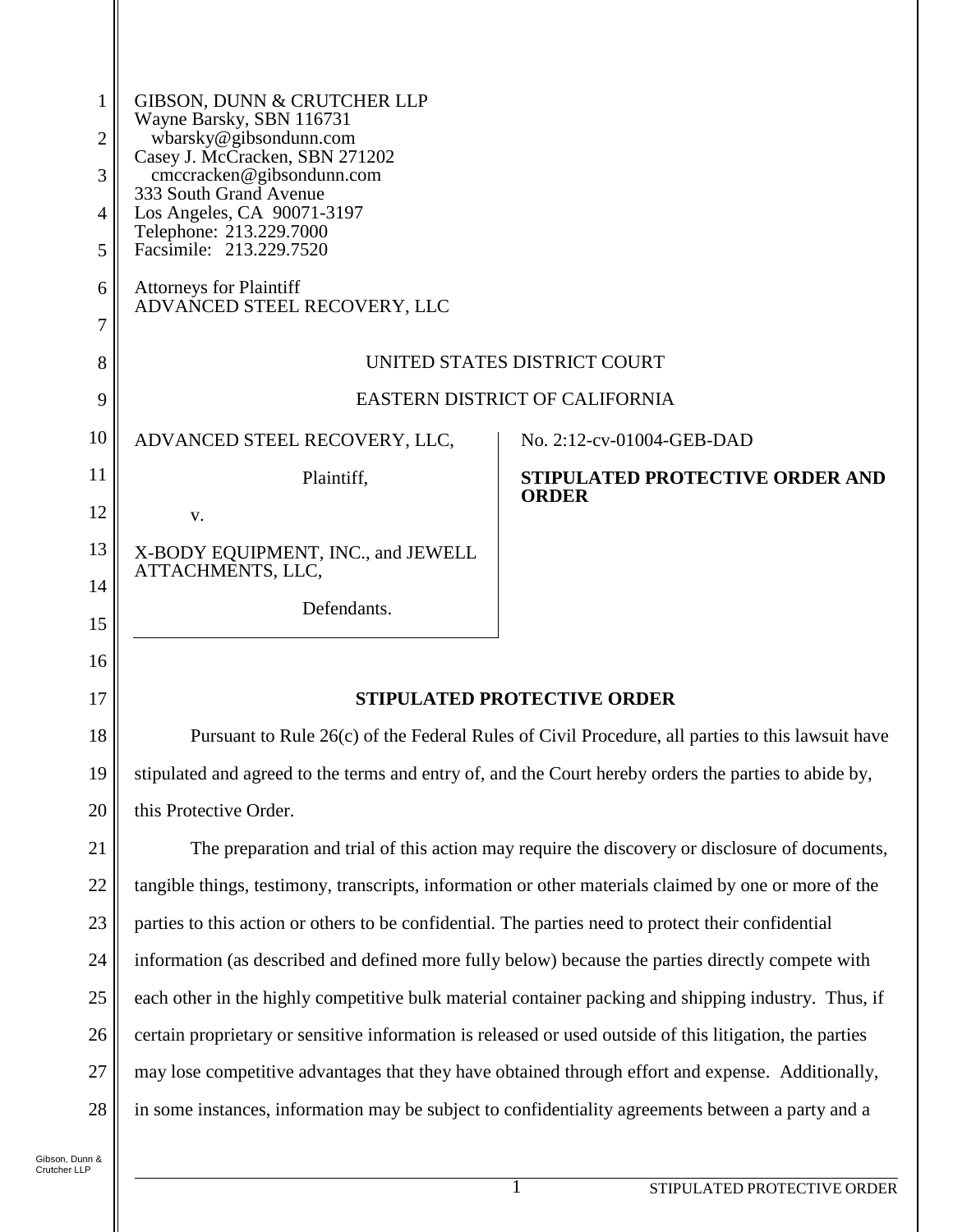non-litigant.

1

2

3

4

The parties further agree that the protections and terms provided herein should be addressed by a court order, as opposed to a private agreement, for purposes of efficient enforcement, if necessary.

5 6 7 8 9 10 11 12 13 14 15 16 17 In order to expedite the flow of discovery materials, facilitate the prompt resolution of disputes over confidentiality, adequately protect material entitled to be kept confidential, and serve the ends of justice, a protective order for such confidential information is prudent and necessary. The parties acknowledge that this Order does not confer blanket protections on all disclosures or responses to discovery and that the protection it affords from public disclosure and use extends only to the limited information or items that are entitled to confidential treatment under the applicable legal principles as set forth below. The parties further acknowledge, as set forth below, that each party or third-party that designates material for protection under this Order must take care to limit such designations only to material that the party believes in good faith meets the appropriate standards set forth in this Order. The parties further acknowledge, as set forth below, that this Stipulated Protective Order does not entitle them to file confidential information under seal; Local Rule 141 sets forth the procedures that must be followed and the standards that will be applied when a party seeks permission from the Court to file material under seal.

18 *Scope and Definitions*

19 20 21 22 23 24 1. This Protective Order applies to all information, documents, testimony and/or things subject to discovery in this action which contain non-public, confidential information and/or trade secrets designated as Protected Material pursuant to the terms of this Order; as well as any secondary material, such as pleadings, written discovery, expert reports, notes, summaries, or any other materials that contain, describe or reflect such information (collectively referred to herein as "Protected Material").

2. Protected Material may be designated, in accordance with Paragraphs 13 and 14 of this Order, by a Producing Party as:

26 27 28 Gibson, Dunn & Crutcher LLP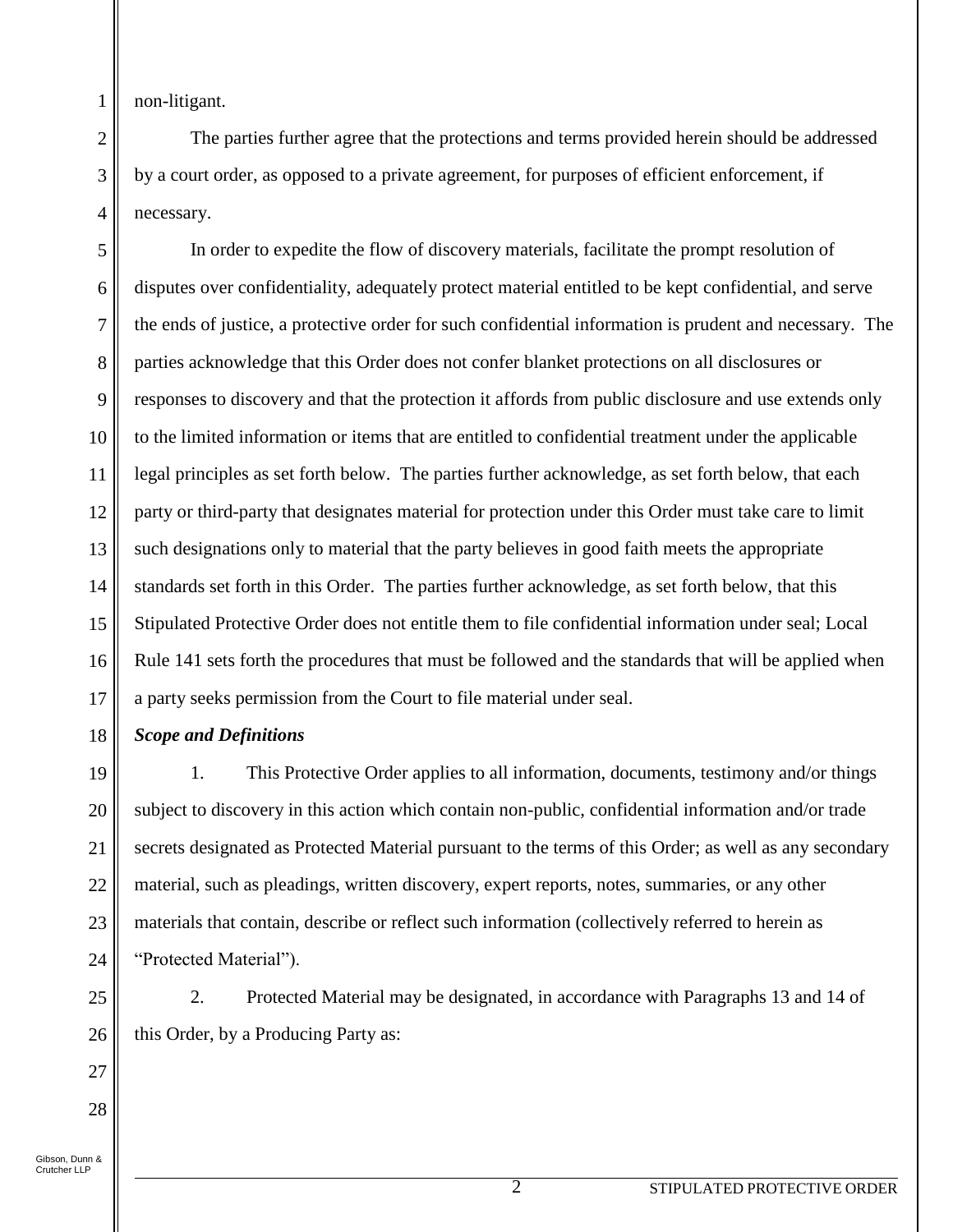(a) "CONFIDENTIAL" if it contains information that qualifies for protection under the standards of Federal Rule of Civil Procedure 26(c) and is not readily available to the general public;

(b) "HIGHLY CONFIDENTIAL—ATTORNEYS' EYES ONLY" if it contains (i) especially sensitive information, the disclosure of which would create a substantial risk of competitive injury to the disclosing party, such as, by way of example only, pricing information, customer lists, business and/or marketing plans or analysis, license agreements and/or trade secrets; (ii) is subject to an express obligation of confidentiality owed by the Producing Party to a third-

9 11 party; or (iii) is subject to the privacy interest of any individual. 3. As used herein, "Producing Party" shall refer to any party to this action, or to any third-party (whether voluntarily or pursuant to subpoena), who discloses, testifies about, produces

or makes available for inspection any Protected Material.

4. "Receiving Party" shall refer to any person who receives Protected Material from a Producing Party.

# *Permitted Disclosure and Use of Protected Material*

5. Protected Material shall not be distributed, disclosed or made available to anyone except as expressly provided in this Protective Order.

18 19 20 6. Protected Material shall be used solely for this litigation and any related appeals, and shall not be used for any other purpose whatsoever, including without limitation any other litigation, or acquisition, or any business or competitive purpose or function of any kind.

21 *Persons Who May Access Protected Material*

22 23 24 7. "Confidential" Material. Only the following individuals shall have access to materials designated "CONFIDENTIAL," absent the express written consent of the Producing Party or further court order:

25 26 (a) Persons authorized to receive "HIGHLY CONFIDENTIAL - ATTORNEYS' EYES ONLY" material as specified in Paragraphs 8(a)-(f) below; and

27 28 (b) Up to two (2) corporate representatives of the Receiving Party who is responsible for this action and have complied with Paragraph 11; except that defendants' corporate

Gibson, Dunn & Crutcher LLP

1

2

3

4

5

6

7

8

10

12

13

14

15

16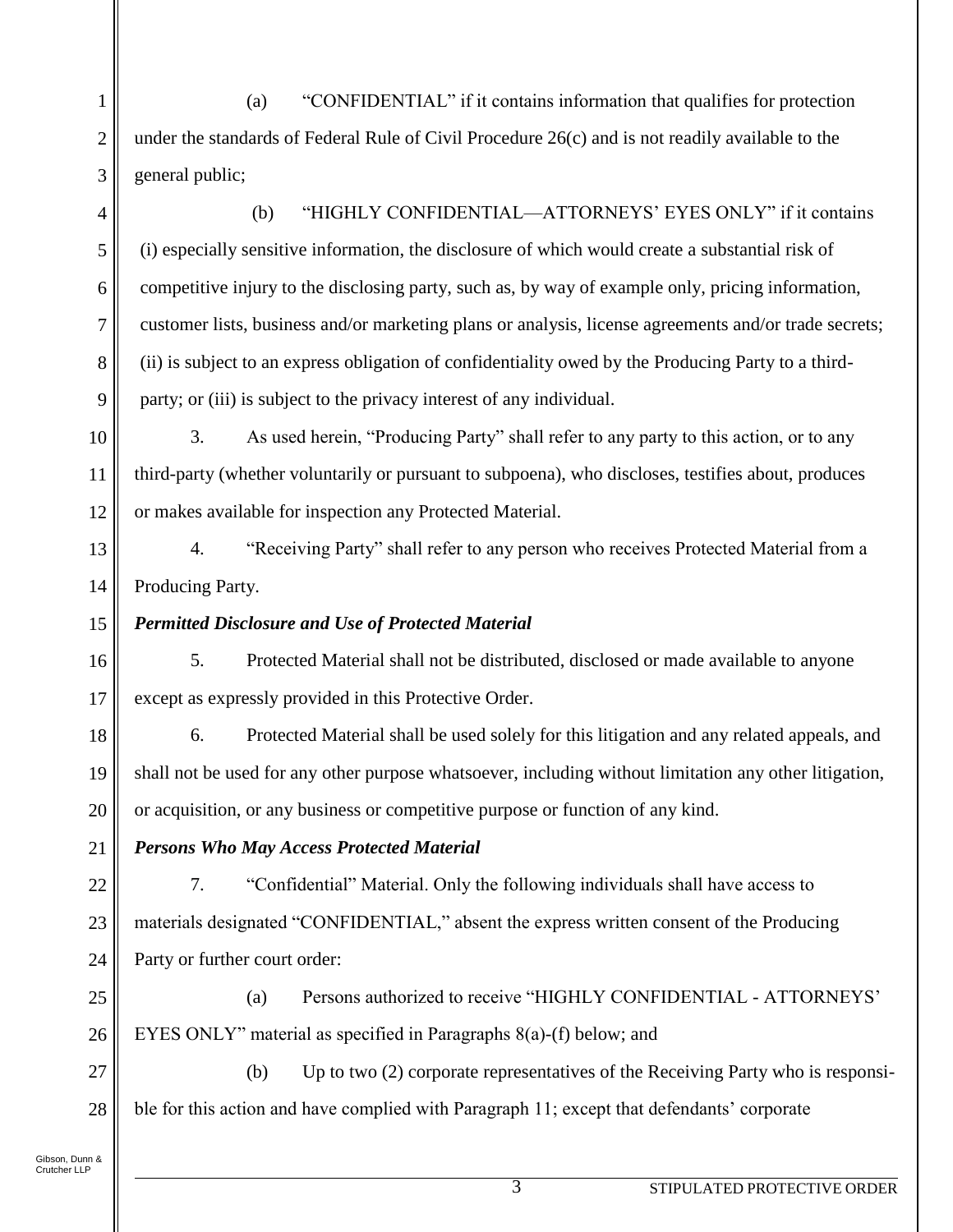representatives under this paragraph shall not have access to co-defendants' (if any) "CONFIDENTIAL" material.

8. "Highly Confidential - Attorneys' Eyes Only" Material. Only the following individuals shall have access to materials designated "HIGHLY CONFIDENTIAL—ATTORNEYS' EYES ONLY," absent the express written consent of the Producing Party, or as further limited by this order or further court order:

(a) Outside counsel of record for the parties to this action, including any attorneys, paralegals, technology specialists and clerical employees of their respective law firms assisting in the litigation;

10 11 12 (b) Outside experts and consultants of the Receiving Party who have been preapproved in accordance with Paragraph 10, and their support staff and clerical employees assisting in the litigation;

(c) The Court, its technical advisor (if one is appointed), court personnel, the jury, court reporters and/or videographers who record testimony or other proceedings in this action;

15 16 18 (d) Professional litigation support vendors, including but not limited to copy, graphics, translation, database and/or trial support and/or trial consulting services ("Professional Vendor"), who shall be provided a copy of this Protective Order and execute Exhibit A, and mock jurors hired by trial consultants but only in accordance with Paragraph 12 below; and

19 20 21 22 23 24 25 26 (e) While testifying at deposition or trial in this action only: (i) any current or former officer, director or employee of the Producing Party or original source of the information; (ii) any person designated by the Producing Party to provide testimony pursuant to Rule 30(b)(6) of the Federal Rules of Civil Procedure; and (iii) any person who authored, previously received or was directly involved in the specific matter(s) addressed in the Protected Material, as evident from its face or reasonably certain in view of other testimony or evidence. Persons authorized to view Protected Material pursuant to this sub-paragraph (f) shall not retain or be given copies of the Protected Material except while so testifying.

27 28 9. In addition to the foregoing, general, high-level summaries of PROTECTED INFORMATION may be provided to appropriate in-house counsel and appropriate corporate

Gibson, Dunn & Crutcher LLP

1

2

3

4

5

6

7

8

9

13

14

17

4 STIPULATED PROTECTIVE ORDER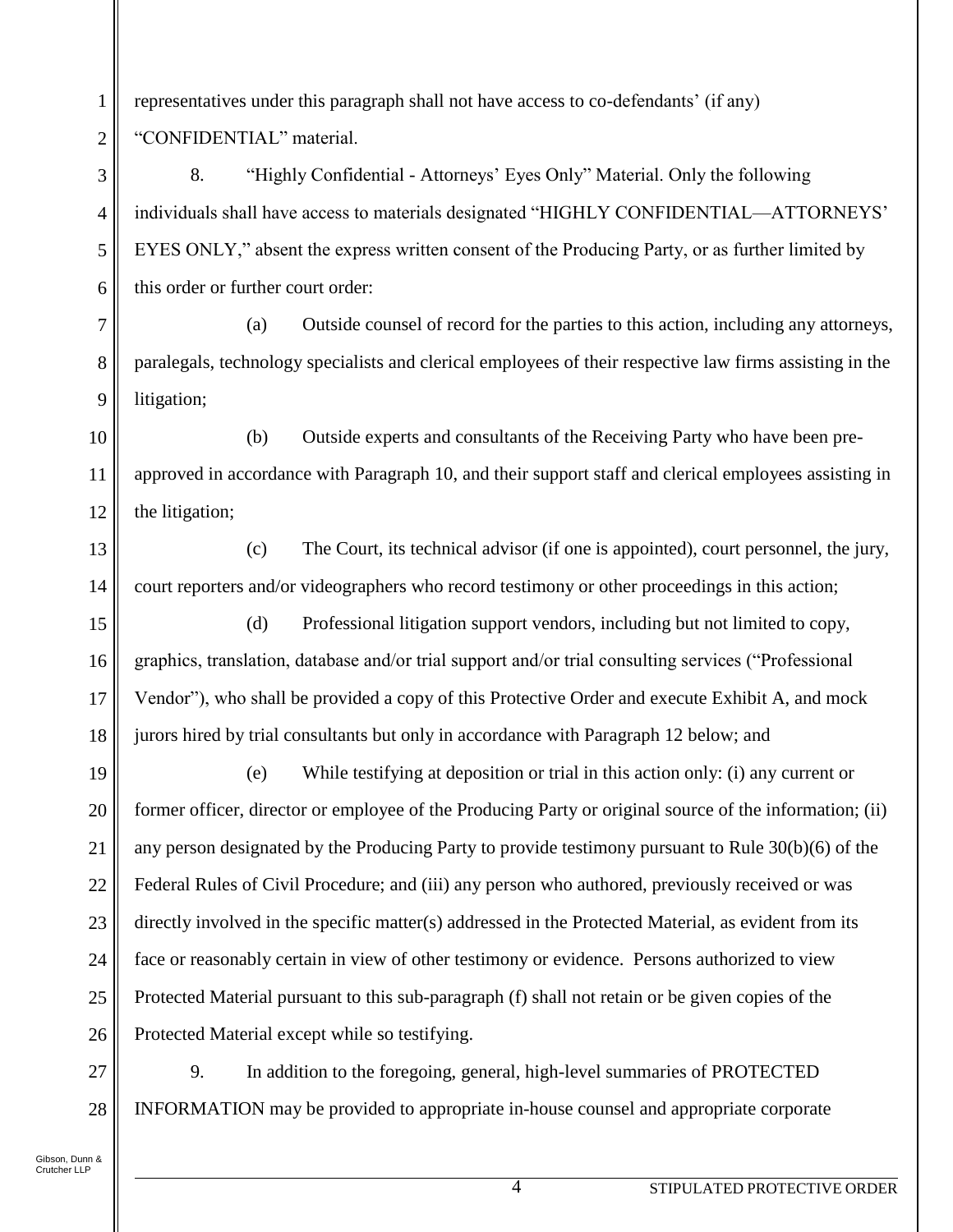representatives for the receiving party for the sole purpose of managing and evaluating the case and potential settlement. Recipients of such general summaries of PROTECTED INFORMATION provided pursuant to this Paragraph shall use the information obtained solely for the foregoing purposes and shall not maintain any electronic or hardcopy copies of any such summaries.

5 6

1

2

3

4

7

8

9

10

10. In-House Counsel, Party Representatives and Professional Vendors. Any in-house counsel, party representative or Professional Vendor authorized to access "CONFIDENTIAL" or "HIGHLY CONFIDENTIAL—ATTORNEYS' EYES ONLY" material pursuant to Paragraphs 7, 8 or 9 of this Order shall read this Protective Order and sign the "Agreement to Be Bound By Protective Order," attached as Exhibit A to this Protective Order, which shall be retained by the signing party's outside counsel of record in this action.

11 12 11. Outside Experts or Consultants.

13 14 15 16 17 18 (a) Prior to disclosing Protected Material to any outside experts or consultants, the party seeking to disclose such information shall provide written notice to any party to this action that produced the Protected Material that includes: (i) the name of the person; (ii) the present employer and title of the person; (iii) an up-to-date curriculum vitae; (iv) a list of current and past consulting relationships undertaken within the last four (4) years; and (v) a signed copy of the person's "Agreement to Be Bound By Protective Order," attached as Exhibit A to this Protective Order.

19 20 21 22 23 24 25 26 27 28 (b) Within five (5) business days of receiving this information, the party who produced Protected Material may object in writing to its disclosure to the proposed expert or consultant for good cause. The objection cannot be unreasonable. In the absence of any objection at the end of the five (5) day period, the expert or consultant shall be deemed approved under this Protective Order. If an objection is made, the parties shall meet and confer within five (5) business days after the objection and attempt in good faith to resolve the dispute informally. If the dispute is not resolved, the party objecting to the disclosure will have five (5) business days from the date of the meet and confer to seek relief from the Court. If relief is not sought from the Court within that time, the objection shall be deemed withdrawn. If relief is sought, Protected Materials shall not be disclosed to the expert or consultant until the objection is resolved by the Court.

Gibson, Dunn & Crutcher LLP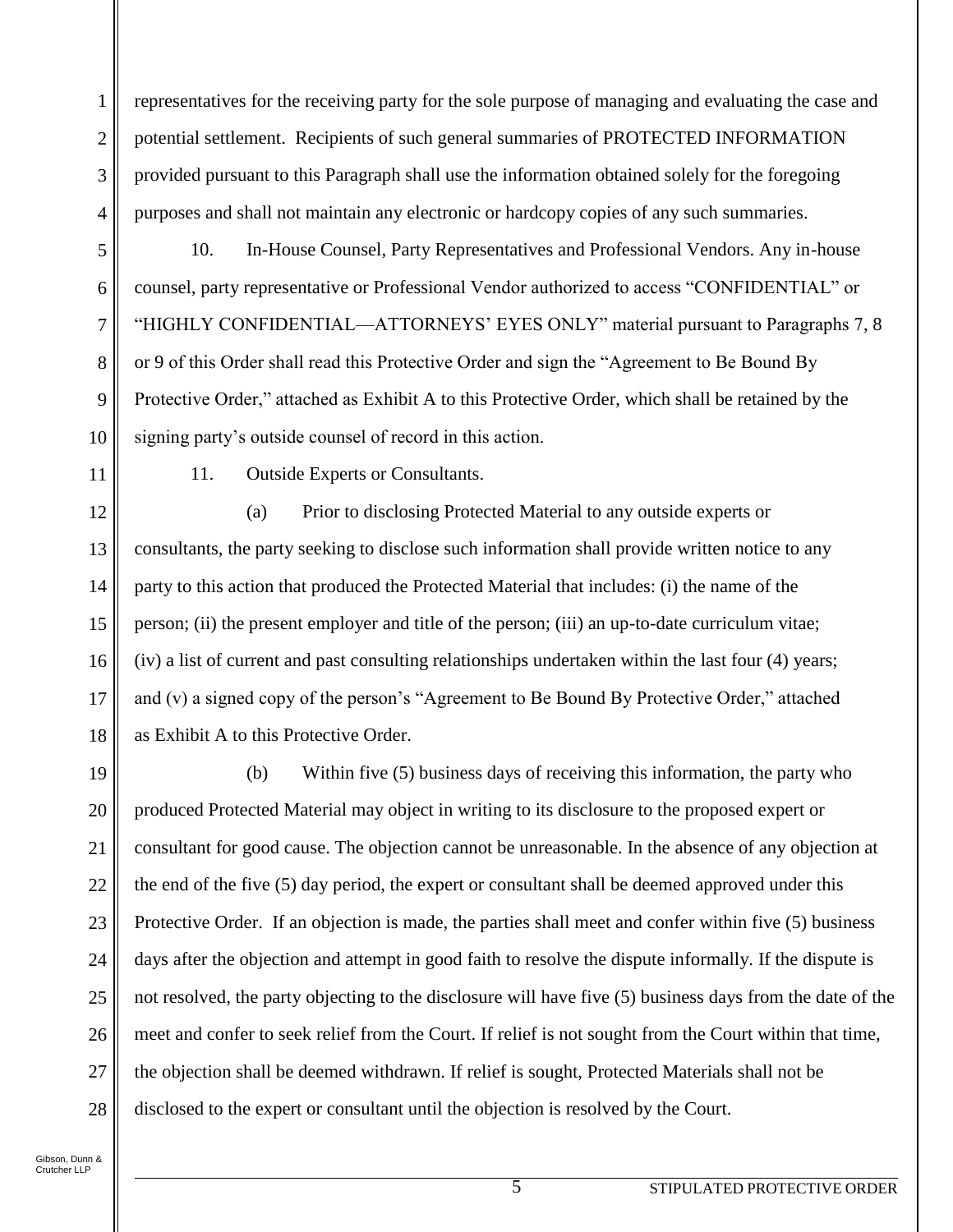1 2 3 4 5 6 7 12. Mock Jurors. Mock jurors hired by trial consultants in connection with this litigation may only be told about or shown "CONFIDENTIAL" or "HIGHLY CONFIDENTIAL— ATTORNEYS' EYES ONLY" materials provided: (1) they are not affiliated with any party to this case or their direct competitor; (2) they agree in writing to be bound by confidentiality; and (3) they are not themselves given custody of any Protected Materials, nor permitted to remove any presentations, questionnaires or notes taken during the exercise from any room in which the research is conducted.

#### 8 *Making and Challenging Designations*

9 10 11 13. Each party or third-party that designates material for protection under this Order must take care to limit such designations only to material that the party believes in good faith meets the appropriate standards set forth in Paragraph 2 of this Order.

12 13 14. Designations of Protected Material shall be made in substantially the following manner:

14 15 16 17 18 19 20 (a) For documents or written discovery. The Producing Party may designate documents or written discovery responses by affixing the following legend "CONFIDENTIAL" or "HIGHLY CONFIDENTIAL—ATTORNEYS' EYES ONLY," on each page that contains Protected Material. Documents made available for inspection need not be designated in advance and shall be treated as "HIGHLY CONFIDENTIAL—ATTORNEYS' EYES ONLY" until the Producing Party provides copies of documents identified by the inspecting party for production affixed with the appropriate legend.

21 22 23 24 25 26 27 (b) For depositions or other testimony. Parties or third-parties providing testimony may designate depositions, or portions of depositions, as Protected Material by indicating the appropriate designation on the record before the close of the deposition, hearing or other proceeding,. or by notifying the court reporter and all counsel in writing of the appropriate designation within fourteen (14) business days after conclusion of the deposition, during which fourteen (14) day period the deposition transcript shall be treated as "HIGHLY CONFIDENTIAL—ATTORNEYS' EYES ONLY." The party making the designation shall make arrangements with the court reporter to label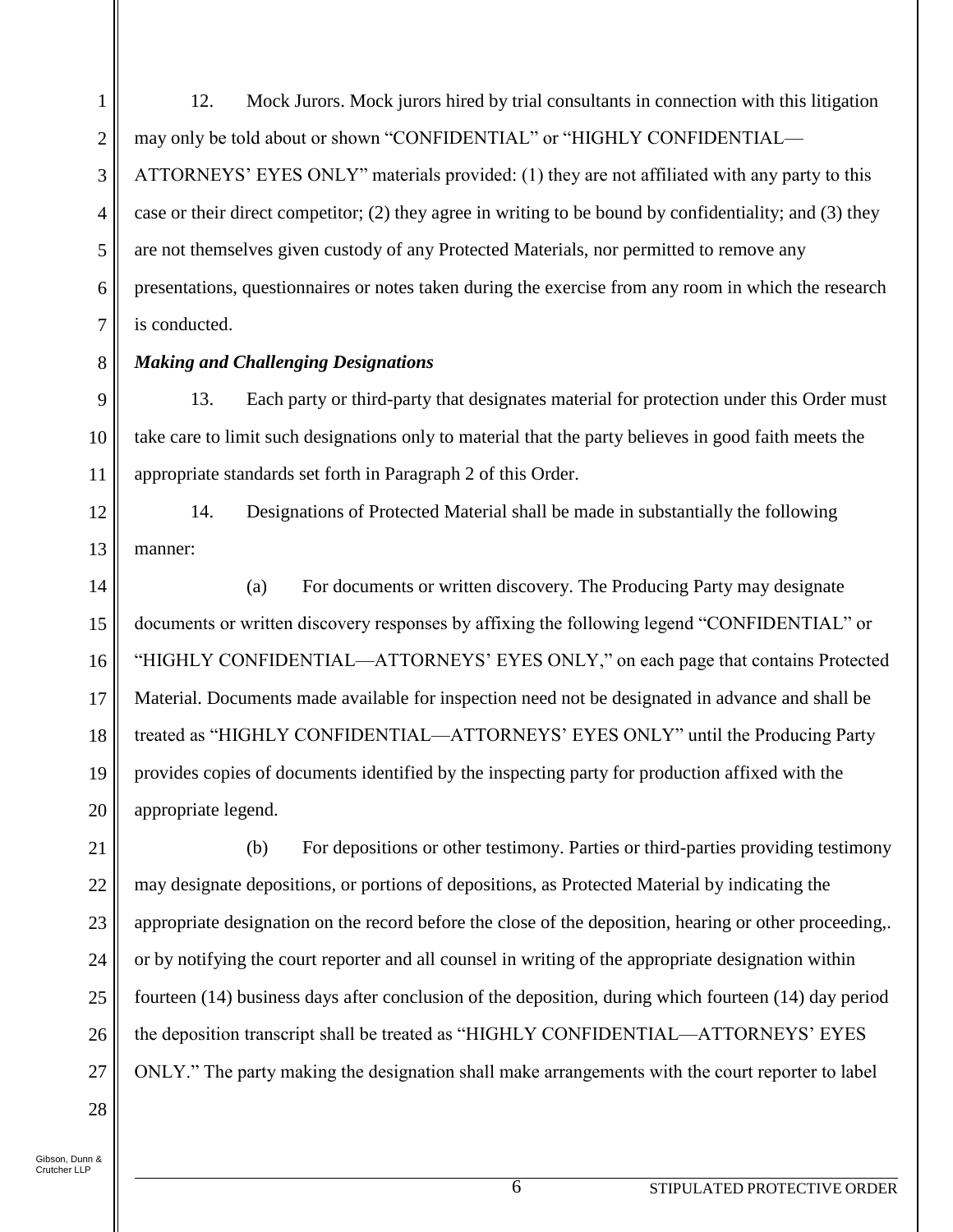2 the relevant pages with the appropriate designation. Video or DVD versions of the depositions will automatically have the same designation as the transcript.

8 9 (c) For tangible things and other information. A Producing Party shall affix the appropriate legend prominently on any tangible thing or media, or on the exterior of any case or container in which the information or item is stored. If the Receiving Party prints an item from an electronic medium, the Receiving Party must immediately mark any unmarked pages of the printed version with the designation of the media. A Producing Party may designate any other Protected Material not in documentary, tangible or physical form by informing the Receiving Party of the designation in writing at or before the time of production or inspection.

10 11 12 13 14 15 16 17 18 19 20 15. Inadvertent failure to designate documents, testimony or things as Protected Materials does not waive the Producing Party's right to secure the protections of this Protective Order. The Producing Party must notify the Receiving Party in writing of the inadvertent failure to designate promptly upon its discovery and take whatever steps are necessary to replace the documents with documents containing the appropriate legends or otherwise designate the materials as set forth above. The Receiving Party shall not be held in violation of this Order for any otherwise permissible disclosures made before receipt of such notice. Upon receiving the written notice, the Receiving Party must promptly make all reasonable efforts to ensure that the material is treated in accordance with the corrected designation, including seeking the retrieval or destruction of any copies distributed to unauthorized individuals and destroying copies of documents that have been replaced with documents containing the proper designation.

21 22 23 24 25 26 27 28 16. At any time in these proceedings following the production or designation of material as "CONFIDENTIAL," or "HIGHLY CONFIDENTIAL—ATTORNEYS' EYES ONLY," a Receiving Party may challenge the propriety of such designation by providing the Producing Party written notice particularly identifying the documents or information that the Receiving Party contends should be differently designated. The parties shall meet and confer in an attempt to resolve promptly and informally any such disputes. If agreement cannot be reached, the Receiving Party may request in accordance with the Court's rules governing discovery disputes that the Court cancel or modify the designation.

1

3

4

5

6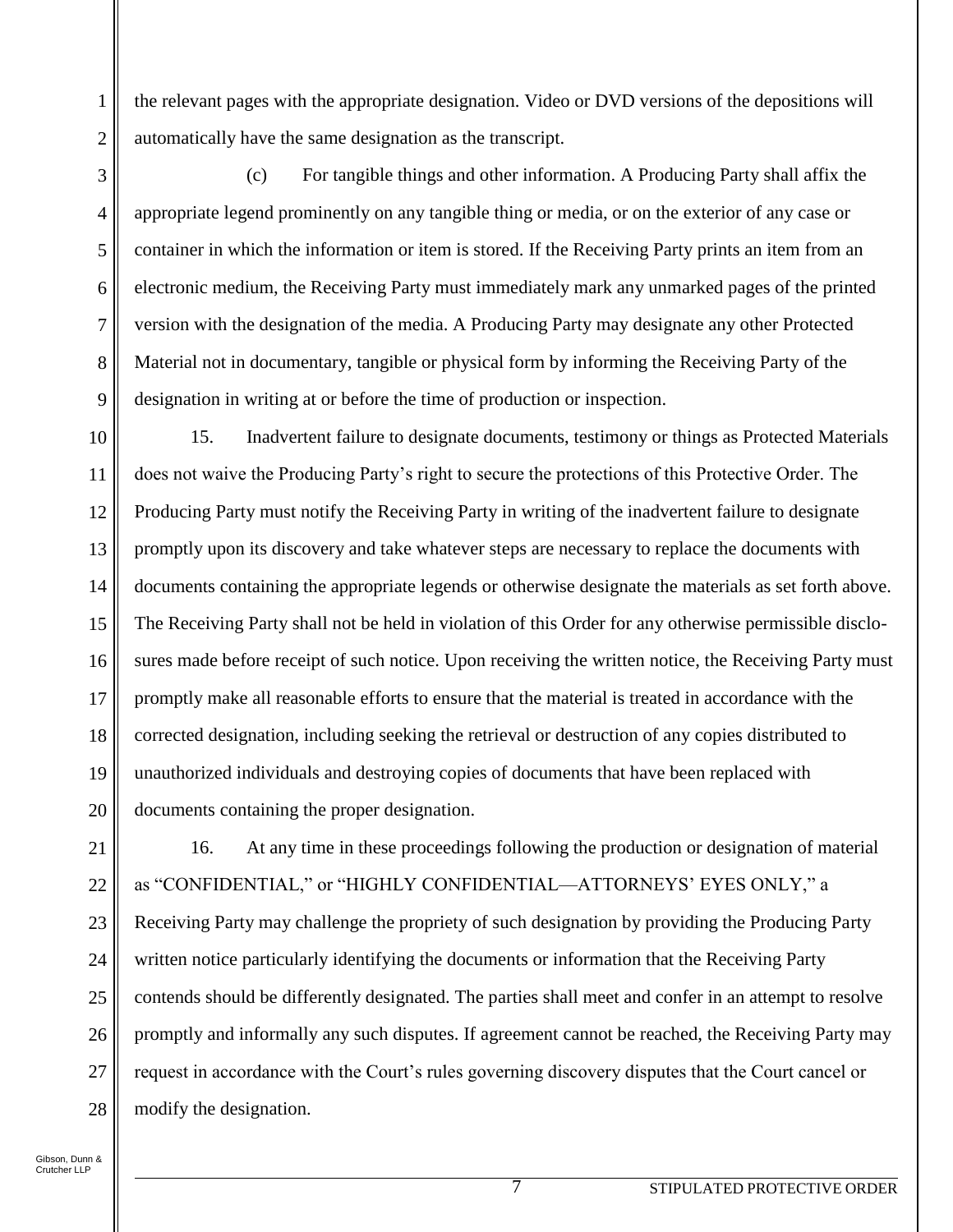1 2 3 4 5 6 7 17. Information does not qualify for protection under this Order and none of its provisions apply to material that: (a) is available to the general public at the time of its production, or becomes available to the general public after its production through no fault of the Receiving Party; (b) was independently and legally obtained by the Receiving Party from any other person or party having no obligation of confidentiality and the right to make such disclosure; or (c) was previously produced, disclosed or provided by the Producing Party to the Receiving Party without an obligation of confidentiality, except for materials covered under Paragraph 16 above.

## *Inadvertent Production of Privileged Documents*

9 10 11 12 13 14 15 16 18. The inadvertent production of document(s) or other material subject to the attorneyclient privilege, work product doctrine or any other privilege or immunity does not constitute a waiver. Promptly upon learning of the inadvertent disclosure, however, the Producing Party must notify the Receiving Party of the inadvertent production and request return of the documents. The Receiving Party must promptly return or confirm destruction of all copies of such materials within five business days; but doing so shall not preclude the Receiving Party from seeking to compel production of those materials, nor constitute an admission that the materials were, in fact, privileged, and the Producing Party must preserve any such documents.

## 17

8

### *Filing Protected Material With the Court*

18 19 20 21 22 23 24 25 26 19. Without written permission from the Producing Party or a court order secured after appropriate notice to all interested persons, a party may not file in the public record in this action any Protected Material. A party that seeks to file such Protected Material must move the Court to file such Protected Material under seal in accordance with Local Civil Rule 141. Notwithstanding the foregoing, if the Court denies a request to seal Protected Material because it deems the information does not meet applicable legal standards for sealing, nothing in this Order shall prevent a party from filing such Protected Material in the public record. For avoidance of doubt, nothing in this Order creates an entitlement to file Protected Material under seal; a party seeking to file documents under seal must seek permission to do so pursuant to Local Civil Rule 141.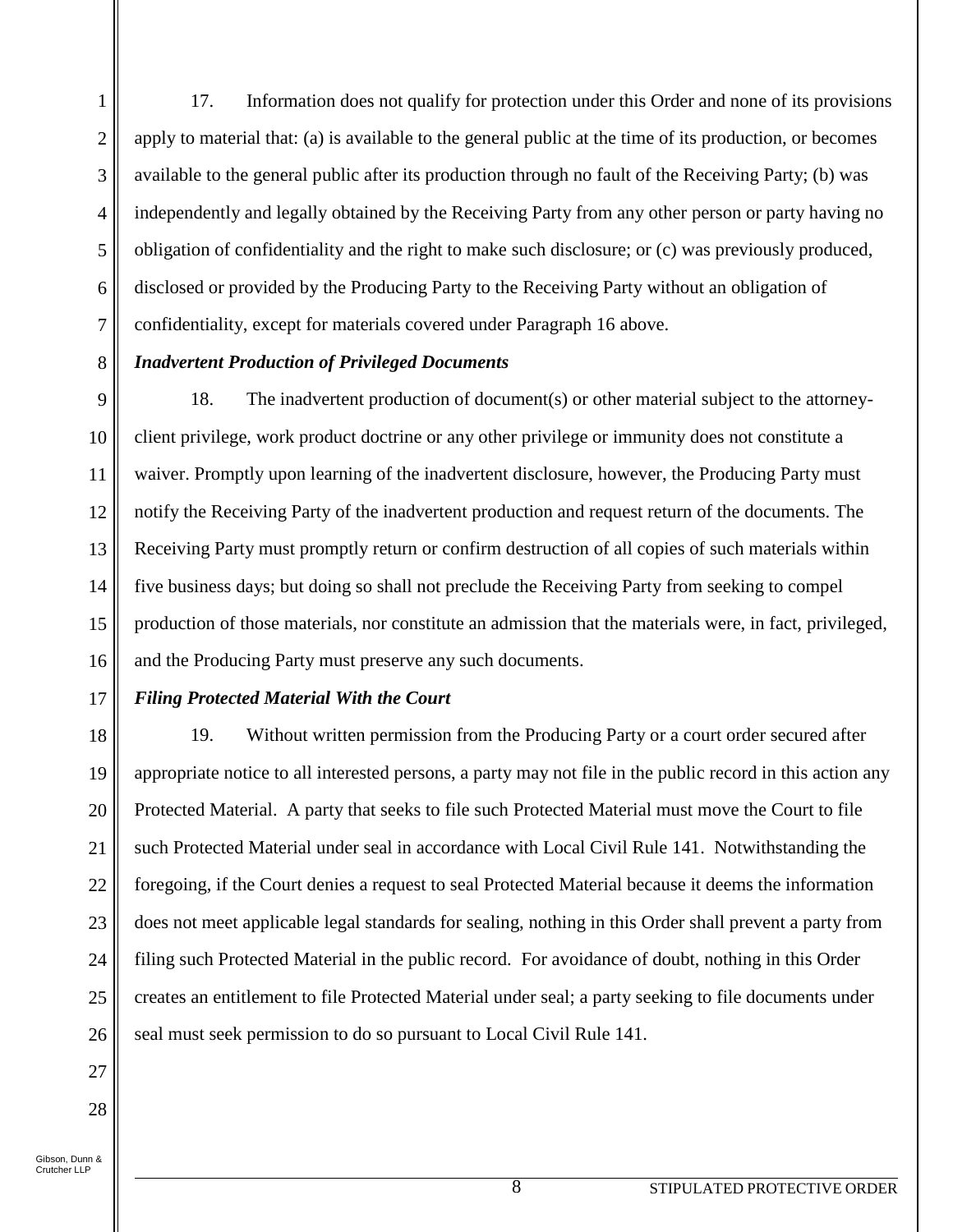## *Use Of This Protective Order by Third-Parties*

20. A third-party, not a party to this action, who produces documents, testimony or other information, voluntarily or pursuant to a subpoena or a court order, may designate such material or information in the same manner and shall receive the same level of protection under this Protective Order as any party to this lawsuit.

21. A third-party's use of this Protective Order does not entitle that third-party access to any Protected Material produced by any party in this case.

*Additional Protection*

9 10 11 12 22. This Protective Order is entered without prejudice to the right of any party to seek different or additional protections if it believes the protections of this order are not applicable or are inadequate. Nothing herein shall be deemed to preclude any Producing Party from seeking such different or additional protection, including that certain matter not be produced at all.

13 *No Waiver*

14 15 16 17 23. Execution of this Protective Order shall not constitute a waiver of the right of any party to claim in this action or otherwise that any Protected Material, or any portion thereof, is privileged or otherwise non-discoverable, or is not admissible in evidence in this action or any other proceeding.

#### 18 *No Limitations on Party's Own Protected Materials*

24. Nothing in this Order shall restrict any party to this lawsuit or its attorneys from disclosing or using, in any manner and for any purpose, its own Protected Material.

21 *Subpoena of Protected Material*

22 23 24 25 26 27 28 25. If any Receiving Party receives a subpoena or other legal process commanding the production of any Protected Material, that party shall assert this Protective Order in the first instance and promptly give written notice thereof to the Producing Party (or their counsel of record in this case), who shall have the burden of seeking a court order relieving the subpoenaed party of the obligations pursuant to the subpoena. The Receiving Party shall not produce any Protected Material without either an order of a court of competent jurisdiction or the express written consent of the Producing Party.

1

2

3

4

5

6

7

8

19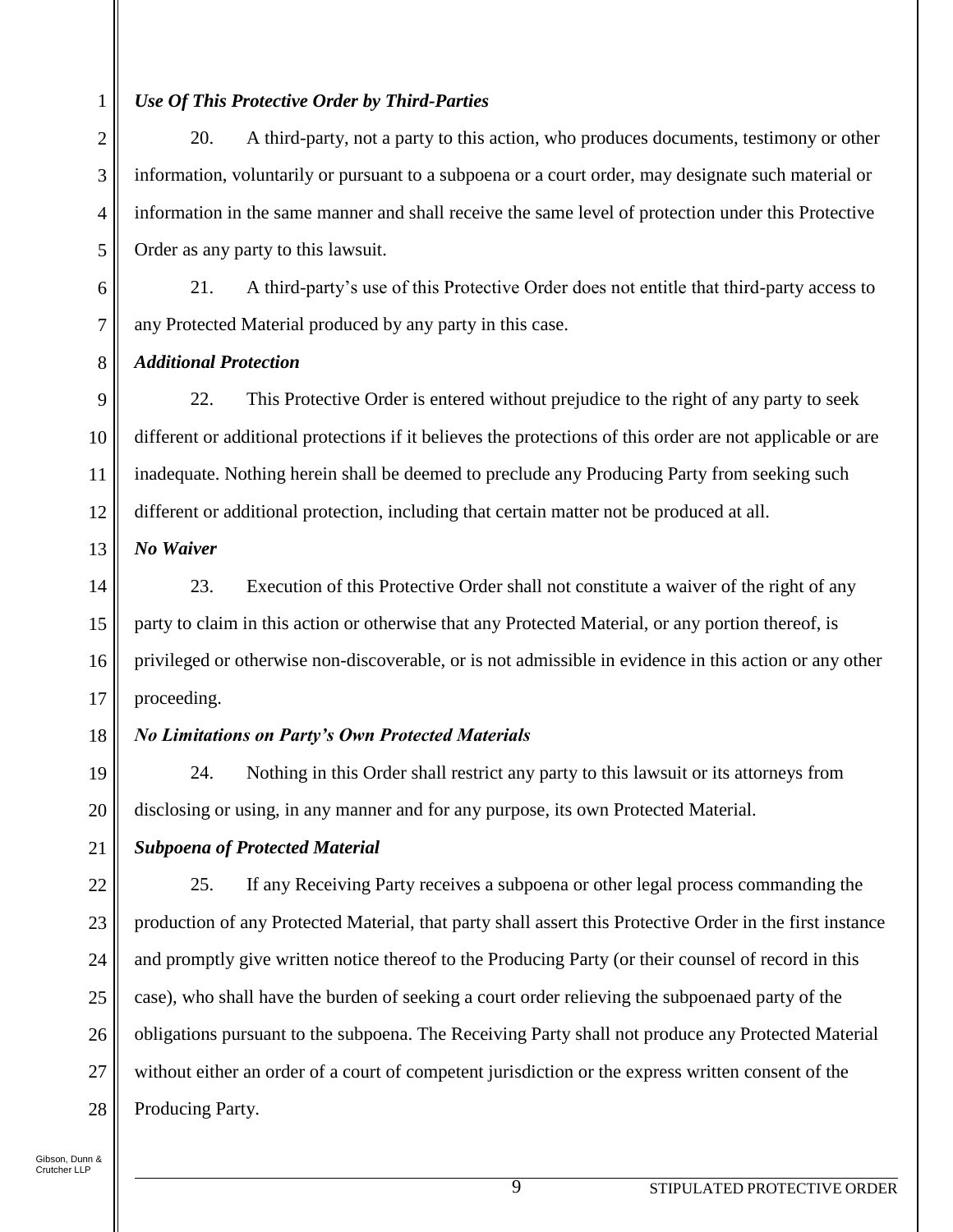1

2

3

4

5

6

### *Unauthorized Access*

26. Counsel for the Receiving Party shall promptly notify the Producing Party upon becoming aware of any loss, theft and/or unauthorized copying or disclosure of Protected Material, and shall take all steps reasonably necessary and available to retrieve such Protected Material and prevent any further unauthorized access or dissemination.

### *Disposition of Protected Materials*

7 8 9 10 11 12 13 14 15 16 17 18 27. Unless otherwise ordered or agreed, within sixty (60) days after the settlement or final termination of this action, each Receiving Party shall, at its option, return or destroy all Protected Material, including all notes, abstracts, compilations, summaries or any other form of reproducing or capturing of any Protected Material. Outside counsel for each party shall remind any experts, consultants and others as appropriate of their obligation to destroy or return Protected Materials. The Receiving Party shall submit a written certification by the sixty (60) day deadline confirming that all Protected Material has been destroyed (or handled as otherwise ordered or agreed) and which affirms that the Receiving Party has not retained any paper or electronic copies. Notwithstanding this provision, outside counsel of record are entitled to retain an archival copy of all pleadings, motion papers, briefs, exhibits, transcripts, written discovery, expert reports, legal memoranda, attorney work product and correspondence, even if such materials contain or reflect Protected Material. Any such archival copies remain subject to the terms of this Protective Order.

19

# *Survival of Order*

20 21 28. The terms of this Protective Order shall survive and remain in effect after the termination of the above-captioned matter.

#### 22 *Binding Effect*

23 24 25 26 29. This Protective Order shall be binding upon the parties and their attorneys, successors, executors, personal representatives, administrators, heirs, legal representatives, assigns, subsidiaries, divisions, employees, agents, independent contractors, or other persons or organizations over which they have control.

#### 27 *Amendment*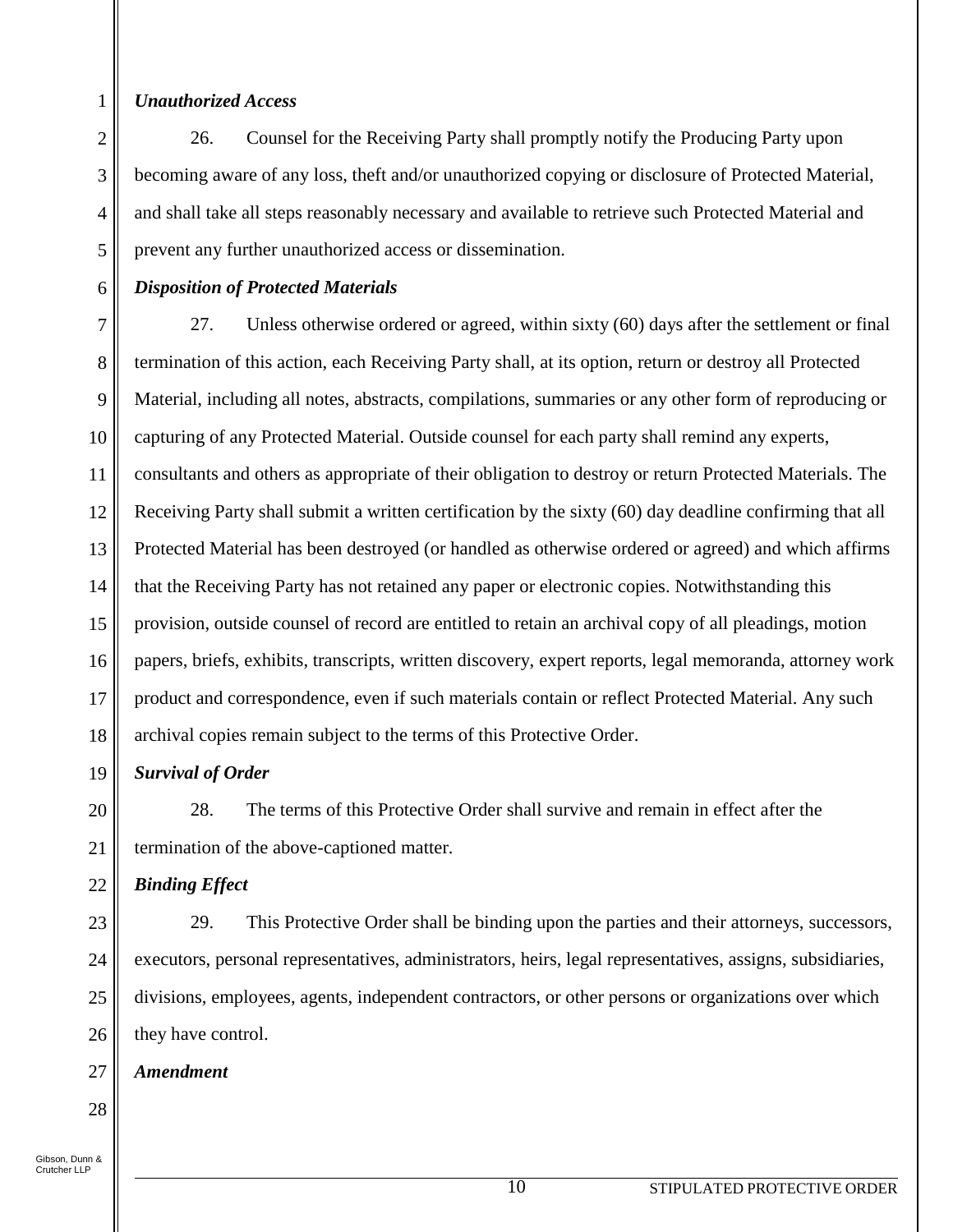| 1                              | This Protective Order may be modified by agreement of the parties, subject to<br>30.                  |
|--------------------------------|-------------------------------------------------------------------------------------------------------|
| $\overline{2}$                 | approval by the Court. Additionally, this Order is without prejudice to any party's right to move the |
| 3                              | Court to amend the Protective Order for good cause shown.                                             |
| 4                              | The Court may modify the terms and conditions of this Order for good cause, or in the interest        |
| 5                              | of justice, or on its own order at any time in these proceedings. The parties prefer that the Court   |
| 6                              | provide them with notice of the Court's intent to modify the Order and the content of those modifica- |
| 7                              | tions, prior to entry of such an order.                                                               |
| 8                              | Respectfully submitted: May 15, 2012                                                                  |
| 9                              | <b>WAYNE BARSKY</b>                                                                                   |
| 10                             | <b>CASEY J. MCCRACKEN</b><br>GIBSON, DUNN & CRUTCHER LLP                                              |
| 11                             |                                                                                                       |
| 12                             | <u>/s/ Casey McCracken</u><br>$\mathbf{By:}$                                                          |
| 13                             | Casey J. McCracken                                                                                    |
| 14                             | <b>Attorneys for Plaintiff</b><br>ADVANCED STEEL RECOVERY, LLC                                        |
| 15                             |                                                                                                       |
| 16                             | <b>SEDGWICK LLP</b>                                                                                   |
| 17                             | By: /s/ Robert Harkins                                                                                |
| 18                             | <b>Robert Harkins</b>                                                                                 |
| 19                             | Attorneys for Defendants X-BODY EQUIPMENT,<br>INC. and JEWELL ATTACHMENTS, LLC                        |
| 20                             |                                                                                                       |
| 21                             |                                                                                                       |
| 22                             | <b>ORDER</b>                                                                                          |
| 23                             | Pursuant to the parties' stipulation, IT IS SO ORDERED.                                               |
| 24                             | Dated: August 27, 2013                                                                                |
| 25                             | Jale A. Daga                                                                                          |
| 26                             | DALE A. DROZD<br>UNITED STATES MAGISTRATE JUDGE                                                       |
| 27                             | Ddad1\orders.civil\advancedsteel1004.stip.prot.ord.doc                                                |
| 28                             |                                                                                                       |
| Gibson, Dunn &<br>Crutcher LLP |                                                                                                       |
|                                | 11<br>STIPULATED PROTECTIVE ORDER                                                                     |